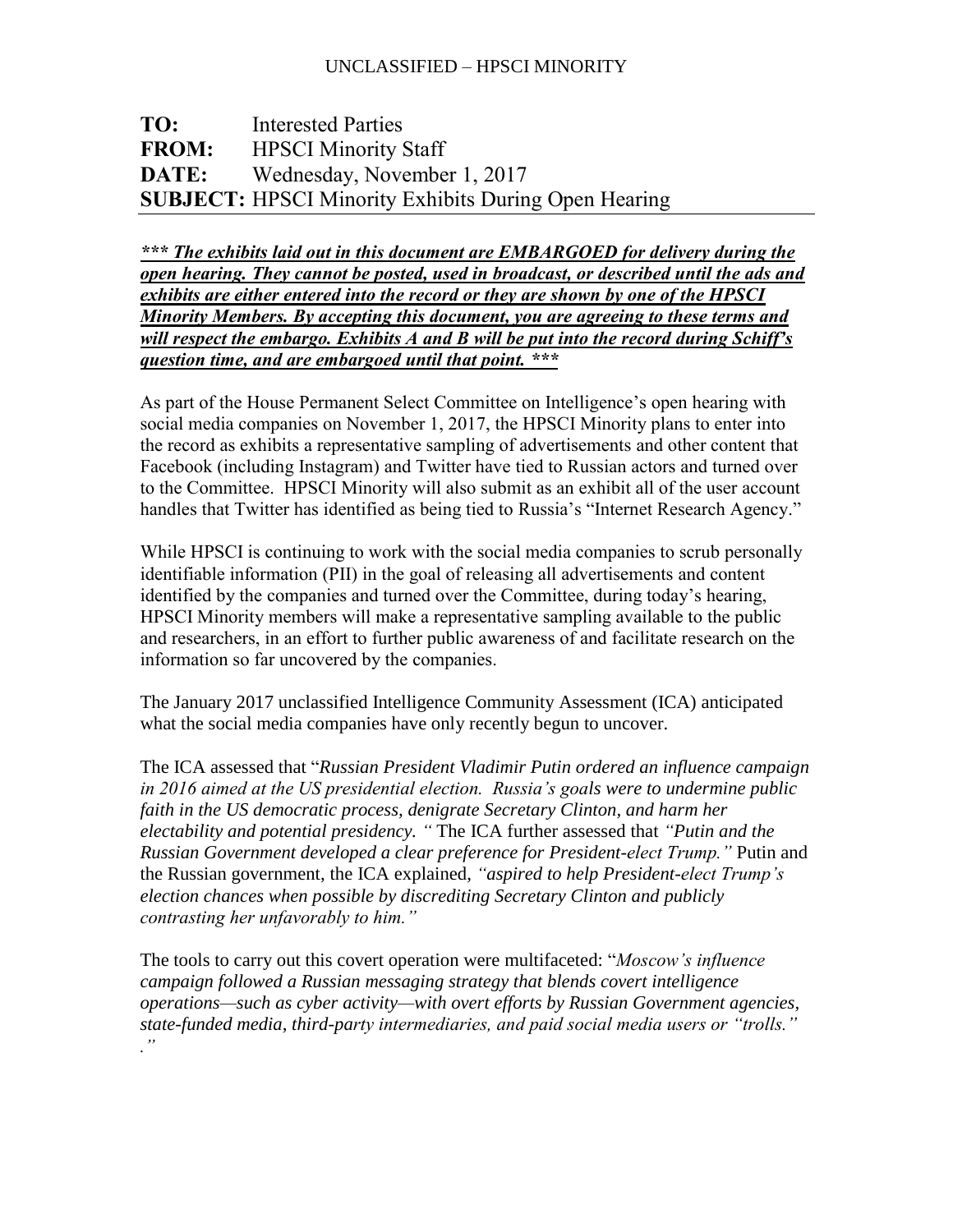### UNCLASSIFIED – HPSCI MINORITY

Facebook, Twitter, and Google's initial findings, based on their forensic examinations to date, bolster the ICA's assessments and significantly enrich our understanding of how and to what extent Russia exploited these platforms in service of this political objective.

According to information turned over to the Committee by Facebook, Twitter and Google derived from their initial investigations into the Russian use of their platforms during the election, the reach was wide. Since each company's forensic examinations are ongoing and have yet to cut across platforms, their initial findings may well be just the tip of the iceberg:

#### **Facebook** (*June 2015-August 2017*)

Advertisements Purchased By Russian Internet Research Agency (IRA): **3,393** American Users Who Saw a Russian IRA Advertisement: **11.4 million** Russian IRA Associated Facebook Accounts: **470** Pages Built By Russian IRA: ≈120 Content Hosted on Russian IRA Pages: **80,000+** American Users Who Likely Saw Content from a Russian IRA Page: **126 million**

#### **Twitter** (*September 1 – November 15, 2016*)

Russian-Linked Bot Accounts Tweeting About Election: **36,746** Tweets by Russian Bots During the Period: **1.4 million** Views of Russian Bot Tweets During the Period: **288 million** Russian IRA Human-Coordinated Twitter Handles Identified: **2,752** Tweets by Russian IRA Accounts during the Period: **≈131,000** 

#### **YouTube (Google)**

Videos uploaded by Russia-Linked Accounts: **1,108** Views of Russian-Linked Videos: **309,000** Views of Russia Today (RT) Channels: **5 billion+**

The Minority of HPSCI are entering the following exhibits containing advertisements and other content from Facebook, Twitter and Instragram into the record to better inform the American people through a representative sampling. It is our hope to make all the ads turned over to us public as part of our ongoing investigation.

Included in this packet are advertisements related to:

- Black Lives Matter
- Race Issues
- Illegal Immigration
- Islam, Sharia Law
- Hillary Clinton
- Bernie Sanders
- LGBT Issues